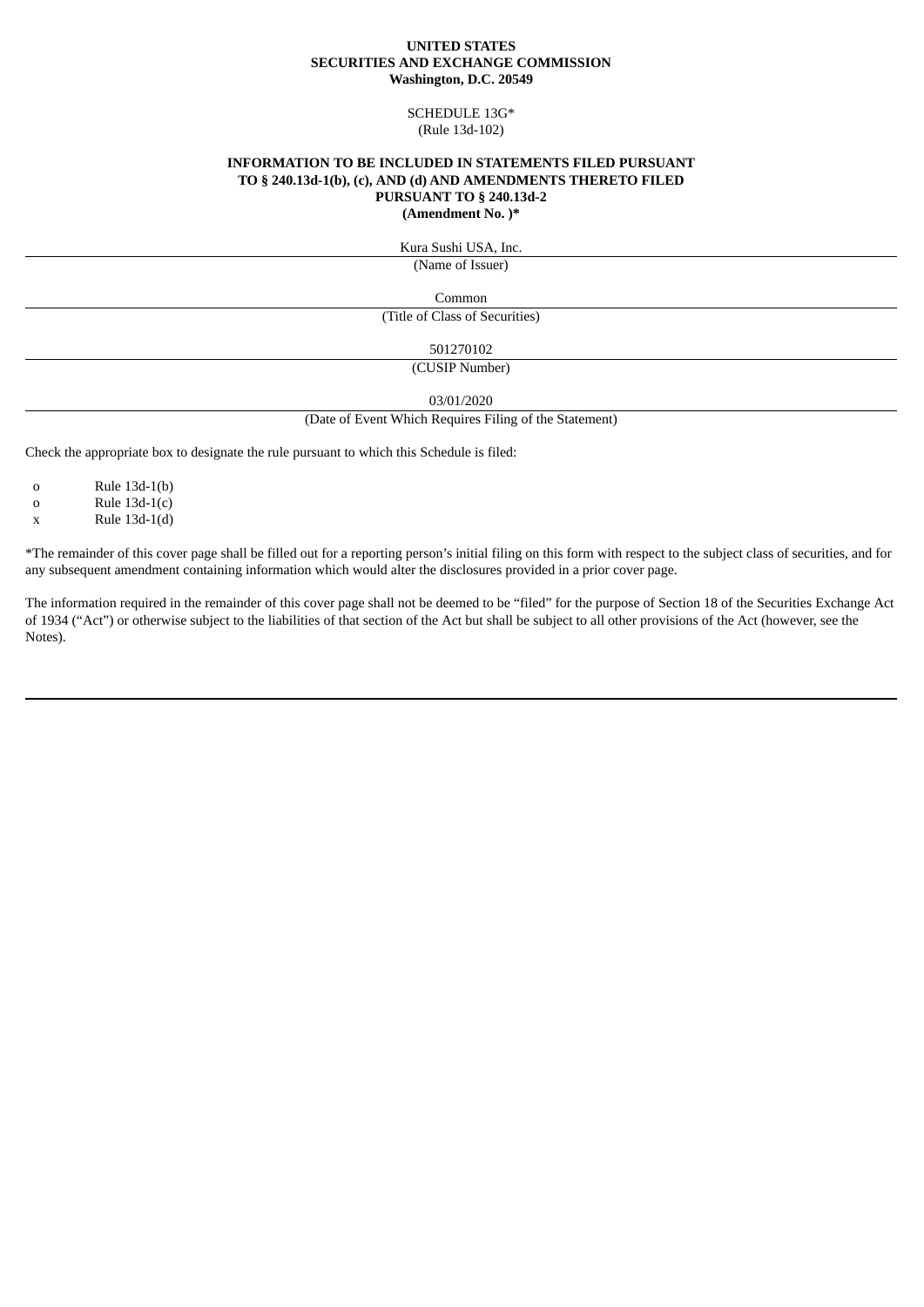| 1.                                                                                                                                      | <b>NAME OF REPORTING PERSONS</b>                                                                         |    |                                      |  |  |  |  |
|-----------------------------------------------------------------------------------------------------------------------------------------|----------------------------------------------------------------------------------------------------------|----|--------------------------------------|--|--|--|--|
|                                                                                                                                         | Pacifica Capital Investments                                                                             |    |                                      |  |  |  |  |
| 2.                                                                                                                                      | CHECK THE APPROPRIATE BOX IF A MEMBER OF A GROUP<br>(see instructions)<br>(a)<br>$\Box$<br>$\Box$<br>(b) |    |                                      |  |  |  |  |
| 3.                                                                                                                                      | <b>SEC USE ONLY</b>                                                                                      |    |                                      |  |  |  |  |
| 4.                                                                                                                                      | CITIZENSHIP OR PLACE OF ORGANIZATION                                                                     |    |                                      |  |  |  |  |
|                                                                                                                                         | Texas, United States                                                                                     |    |                                      |  |  |  |  |
| <b>NUMBER OF</b><br><b>SHARES</b><br><b>BENEFICIALLY</b><br><b>OWNED BY</b><br>EACH<br><b>REPORTING</b><br><b>PERSON</b><br><b>WITH</b> |                                                                                                          | 5. | <b>SOLE VOTING POWER</b><br>473165   |  |  |  |  |
|                                                                                                                                         |                                                                                                          | 6. | SHARED VOTING POWER<br>$\mathbf{0}$  |  |  |  |  |
|                                                                                                                                         |                                                                                                          | 7. | SOLE DISPOSITIVE POWER<br>473165     |  |  |  |  |
|                                                                                                                                         |                                                                                                          | 8. | SHARED DISPOSITIVE POWER<br>$\bf{0}$ |  |  |  |  |
| 9.                                                                                                                                      | AGGREGATE AMOUNT BENEFICIALLY OWNED BY EACH REPORTING PERSON<br>473,165                                  |    |                                      |  |  |  |  |
| 10.                                                                                                                                     | CHECK IF THE AGGREGATE AMOUNT IN ROW (9) EXCLUDES CERTAIN SHARES<br>(SEE INSTRUCTIONS)<br>$\Box$         |    |                                      |  |  |  |  |
| 11.                                                                                                                                     | PERCENT OF CLASS REPRESENTED BY AMOUNT IN ROW (9)<br>5.067%                                              |    |                                      |  |  |  |  |
| 12.                                                                                                                                     | TYPE OF REPORTING PERSON (SEE INSTRUCTIONS)<br>IA, Investment Adviser                                    |    |                                      |  |  |  |  |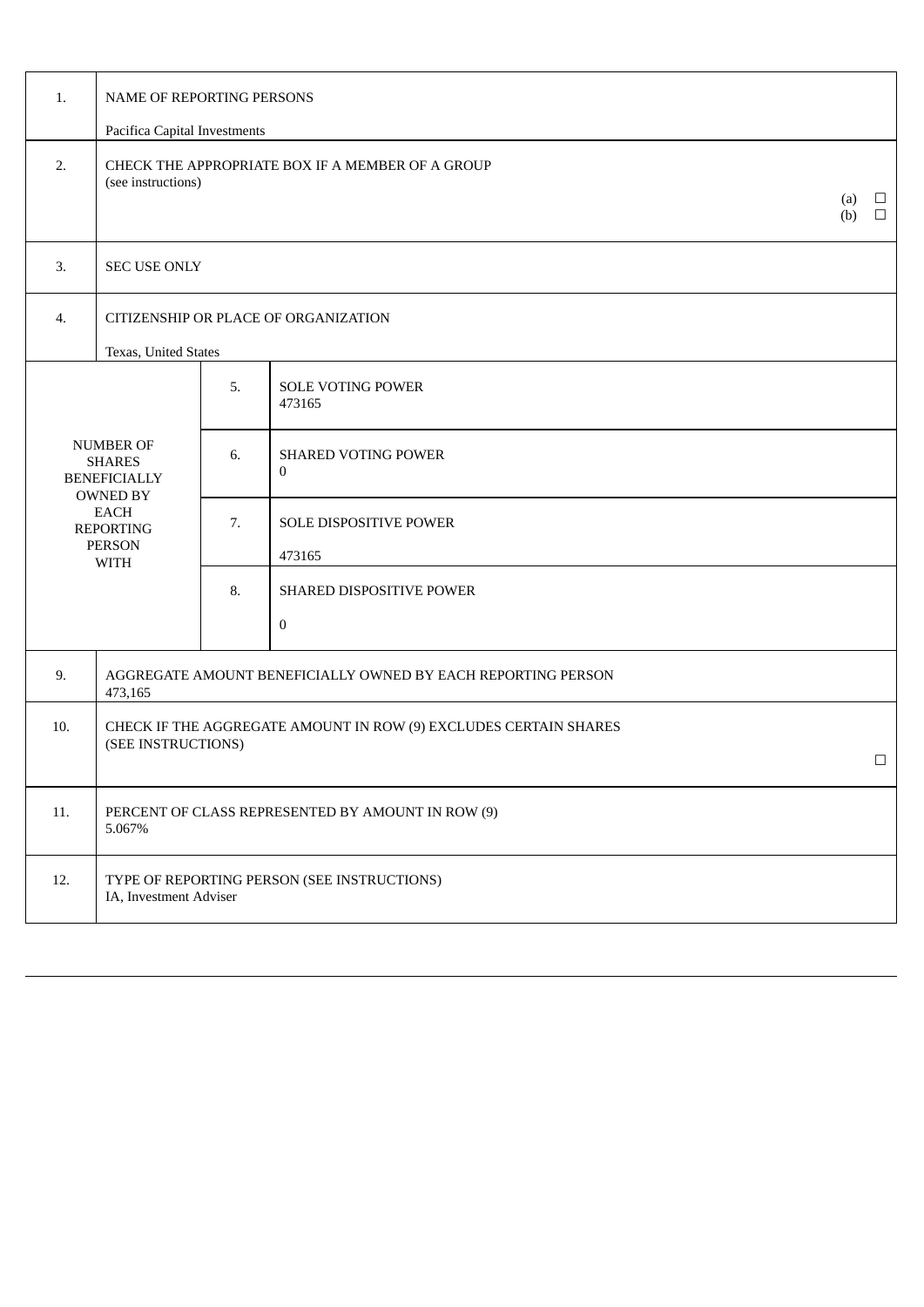| Item $1(a)$ . | Name of Issuer:                                                                                                       |                                       |                                                                                                                                                          |  |  |  |
|---------------|-----------------------------------------------------------------------------------------------------------------------|---------------------------------------|----------------------------------------------------------------------------------------------------------------------------------------------------------|--|--|--|
|               | Kura Sushi USA, Inc.                                                                                                  |                                       |                                                                                                                                                          |  |  |  |
| Item $1(b)$ . | <b>Address of Issuer's Principal Executive Offices:</b>                                                               |                                       |                                                                                                                                                          |  |  |  |
|               | <b>United States</b>                                                                                                  | Irvine, CA 92606                      | 2700 Alton Parkway #133                                                                                                                                  |  |  |  |
| Item $2(a)$ . | <b>Name of Person Filing:</b>                                                                                         |                                       |                                                                                                                                                          |  |  |  |
|               | Pacifica Capital Investments                                                                                          |                                       |                                                                                                                                                          |  |  |  |
| Item $2(b)$ . | <b>Address of Principal Business Office or, if none, Residence:</b>                                                   |                                       |                                                                                                                                                          |  |  |  |
|               | Leander, TX 78641                                                                                                     | 3550 Lakeline Blvd.<br>Ste 170, #1715 |                                                                                                                                                          |  |  |  |
| Item $2(c)$ . | Citizenship:                                                                                                          |                                       |                                                                                                                                                          |  |  |  |
|               | <b>United States</b>                                                                                                  |                                       |                                                                                                                                                          |  |  |  |
| Item $2(d)$ . | <b>Title of Class of Securities:</b>                                                                                  |                                       |                                                                                                                                                          |  |  |  |
|               | Common                                                                                                                |                                       |                                                                                                                                                          |  |  |  |
| Item $2(e)$ . | <b>CUSIP Number:</b>                                                                                                  |                                       |                                                                                                                                                          |  |  |  |
|               | 501270102                                                                                                             |                                       |                                                                                                                                                          |  |  |  |
| Item 3.       | If this statement is filed pursuant to §§ 240.13d-1(b), or 240.13d-2(b) or (c), check whether the person filing is a: |                                       |                                                                                                                                                          |  |  |  |
|               | (a)                                                                                                                   | $\Box$                                | Broker or dealer registered under Section 15 of the Act (15 U.S.C. 780);                                                                                 |  |  |  |
|               | (b)                                                                                                                   | □                                     | Bank as defined in Section 3(a)(6) of the Act (15 U.S.C. 78c);                                                                                           |  |  |  |
|               | (c)                                                                                                                   | $\Box$                                | Insurance company as defined in Section 3(a)(19) of the Act (15 U.S.C. 78c);                                                                             |  |  |  |
|               | (d)                                                                                                                   | $\Box$                                | Investment company registered under Section 8 of the Investment Company Act of 1940 (15 U.S.C. 80a-8);                                                   |  |  |  |
|               | (e)                                                                                                                   | □                                     | An investment adviser in accordance with § 240.13d-1(b)(1)(ii)(E);                                                                                       |  |  |  |
|               | (f)                                                                                                                   | $\Box$                                | An employee benefit plan or endowment fund in accordance with $\S$ 240.13d-1(b)(1)(ii)(F);                                                               |  |  |  |
|               | (g)                                                                                                                   | $\Box$                                | A parent holding company or control person in accordance with § 240.13d-1(b)(1)(ii)(G);                                                                  |  |  |  |
|               | (h)                                                                                                                   | $\Box$                                | A savings association as defined in Section 3(b) of the Federal Deposit Insurance Act (12 U.S.C. 1813);                                                  |  |  |  |
|               | (i)                                                                                                                   | $\Box$                                | A church plan that is excluded from the definition of an investment company under Section $3(c)(14)$ of the Investment<br>Company Act (15 U.S.C. 80a-3); |  |  |  |
|               | (j)                                                                                                                   | $\Box$                                | A non-U.S. institution in accordance with $\S$ 240.13d-1(b)(1)(ii)(J);                                                                                   |  |  |  |
|               | (k)                                                                                                                   | $\Box$                                | Group, in accordance with § 240.13d-1(b)(1)(ii)(K).                                                                                                      |  |  |  |
|               |                                                                                                                       |                                       | If filing as a non-U.S. institution in accordance with § 240.13d-1(b)(1)(ii)(J), please specify the type of institution:                                 |  |  |  |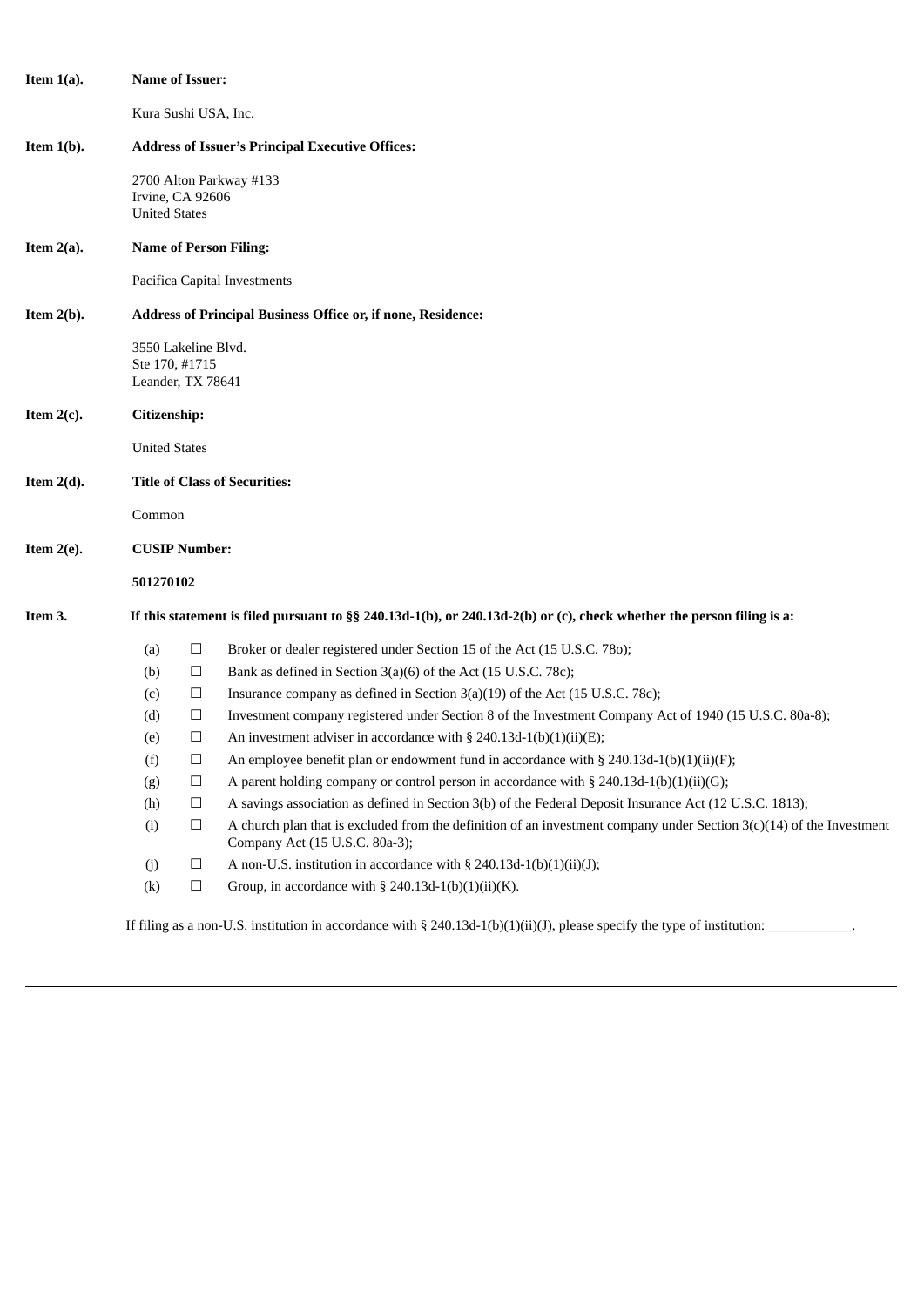# **Item 4. Ownership:**

Provide the following information regarding the aggregate number and percentage of the class of securities of the issuer identified in Item 1.

- (a) Amount beneficially owned: 473165
- (b) Percent of class: 5.065
- (c) Number of shares as to which the person has:
	- (i) Sole power to vote or to direct the vote: 473165
	- (ii) Shared power to vote or to direct the vote: 0
	- (iii) Sole power to dispose or to direct the disposition of: 473165
	- (iv) Shared power to dispose or to direct the disposition of: 0

# **Item 5. Ownership of Five Percent or Less of a Class:**

If this statement is being filed to report the fact that as of the date hereof the reporting person has ceased to be the beneficial owner of more than 5 percent of the class of securities, check the following. o

**Item 6. Ownership of More Than Five Percent on Behalf of Another Person:**

N/A

Item 7. Identification and Classification of the Subsidiary Which Acquired the Security Being Reported on By the Parent Holding **Company:**

**N/A**

- **Item 8. Identification and Classification of Members of the Group:**
	- **N/A**
- **Item 9. Notice of Dissolution of Group:**
	- **N/A**

### **Item 10. Certifications:**

By signing below, I certify that, to the best of my knowledge and belief, the securities referred to above were acquired and are held in the ordinary course of business and were not acquired and are not held for the purpose of or with the effect of changing or influencing the control of the issuer of the securities and were not acquired and are not held in connection with or as a participant in any transaction having that purpose or effect.